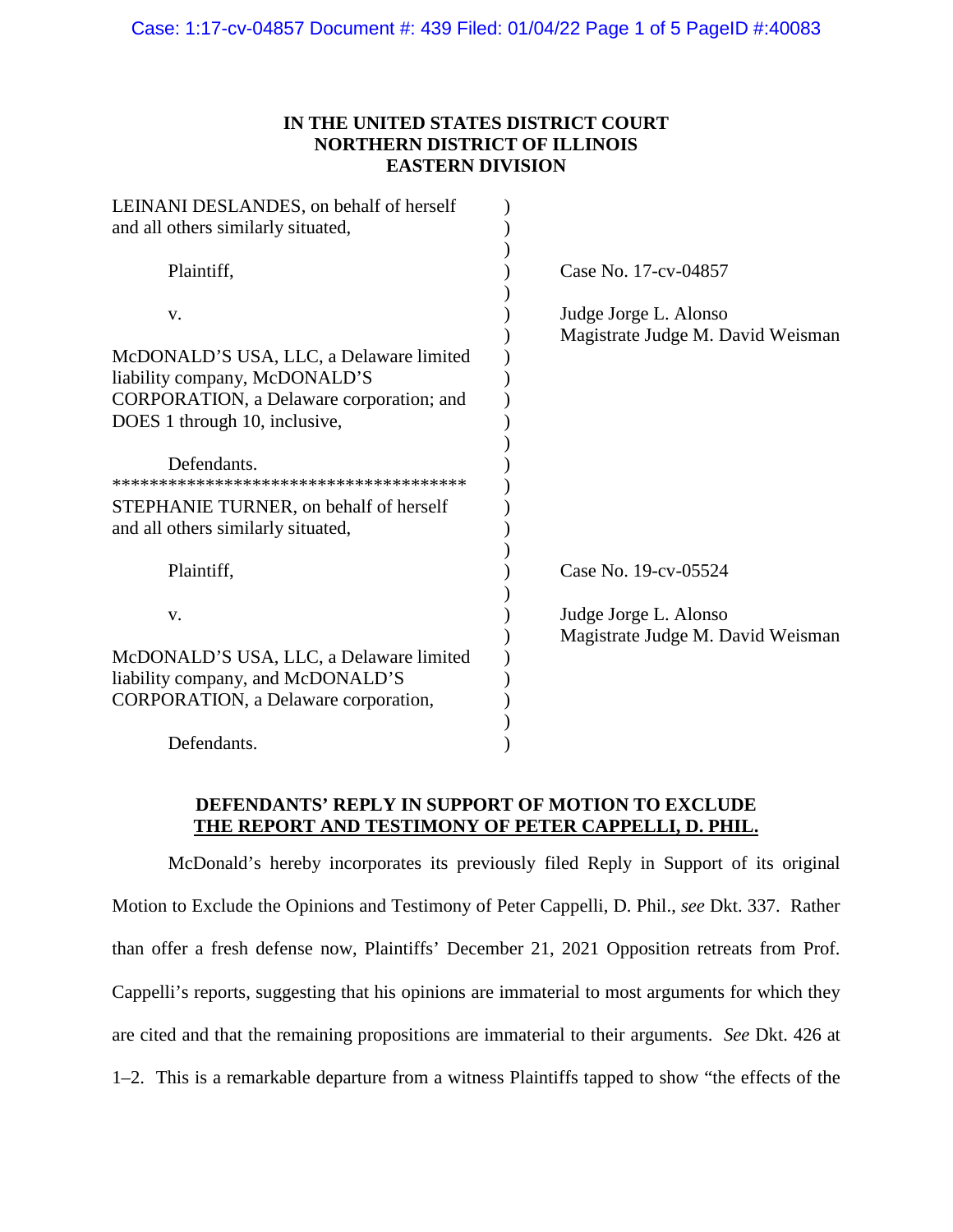#### Case: 1:17-cv-04857 Document #: 439 Filed: 01/04/22 Page 2 of 5 PageID #:40084

No-Hire Agreement flowed across workers." Dkt. 344 at 10; *see also* Dkt. 403 ¶¶ 56–58, 60, 61, 64 & Dkt. 405 ¶¶ 25, 31, 39, 47, 57 (reflecting about a dozen citations by Plaintiffs to Prof. Cappelli's reports in connection with summary judgment); Dkt. 268 at 2–9, 22, 27–28 (further relying on Prof. Cappelli's opinions in prior proceedings); Dkt. 344 at 2–8, 10–14 (same); Dkt. 363-1 at 5 (same); Dkt. 371 at 9 (same). And this attempt to walk away from Prof. Cappelli is particularly problematic for Plaintiffs because his assumptions about the transferability of McDonald's training and supposed wage structures across McDonald's restaurants undergird the opinions from Dr. Singer that Plaintiffs continue to embrace. Without Prof. Cappelli's singlebrand national labor market, for example, Dr. Singer cannot extend the alleged wage suppression to workers—like the two individual Plaintiffs—whose pay data was not analyzed. *See* Dkt. 329, Ex. 1, ¶¶ 35, 43–52. Regardless, even if Plaintiffs no longer wish to tout Prof. Cappelli, they chose to sponsor his opinions and therefore must shoulder the burden of establishing their admissibility. *Lewis v. CITGO Petroleum Corp.*, 561 F.3d 698, 706 (7th Cir. 2009). They have failed to do so.

First, it is demonstrably untrue that the "rough contours" of the relevant market Prof. Cappelli assumes, and any supposed power McDonald's holds, are based on his study of "empirical research relied on in labor economics, his expertise, and analysis of record evidence in the case." Dkt. 328 at 10; Dkt. 426 at 2. As McDonald's explained in its prior briefs, Prof. Cappelli eschewed established methods for determining whether a market exists in favor of ostensible observations contrary to the record evidence. Dkt. 300-1 at 5–9; Dkt. 337 at 2–11. That failure is even starker in the context of this two-plaintiff case, as Prof. Cappelli made no attempt to define geographic parameters for his market, Dkt. 337 at 5, and his key assumptions about the lack of transferability of McDonald's training are belied by the two individual Plaintiffs' lived experiences in their respective metropolitan areas, Dkt. 380 ¶ 63–65; Dkt. 418 ¶ 12.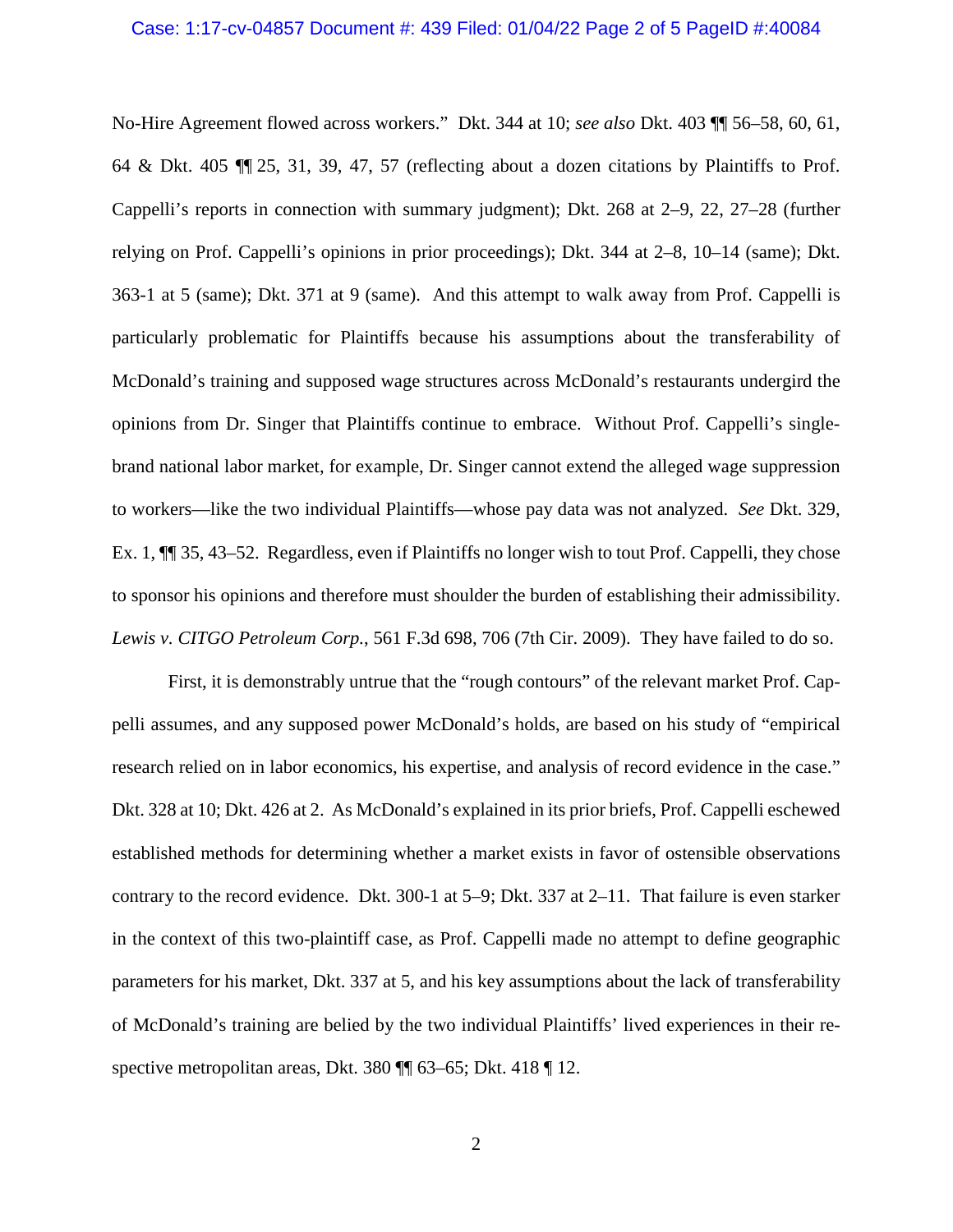#### Case: 1:17-cv-04857 Document #: 439 Filed: 01/04/22 Page 3 of 5 PageID #:40085

Likewise, Prof. Cappelli's assumption that wage suppression was the "point" of the alleged No-Hire Agreement, Dkt. 328 at 11, is not grounded in any "study of empirical research" or "analysis of record evidence in the case." Dkt. 426 at 2. To the contrary, the record is bereft of any evidence supporting his assumption. Indeed, Prof. Cappelli admitted (as McDonald's previously pointed out) that he formed that opinion without reference to any actual evidence about Paragraph 14's adoption. Dkt. 337 at 4. Had he in fact obtained and reviewed the relevant materials, he would have seen that undisputed evidence shows wage suppression had nothing to do with the establishment of Paragraph 14. *See*, *e.g.*, Dkt. 380 ¶¶ 12–25; Dkt. 419 ¶¶ 7–8. And, to the extent Plaintiffs suggest the No-Hire Agreement is somehow broader than Paragraph 14, Prof. Cappelli did not consider *any evidence* regarding its purported formation because there is none—not one document, or one piece of testimony, that supports the supposition that there is anything else at work in this case besides Paragraph 14 of the franchise agreement, which is precisely what Plaintiffs' complaints alleged.

Prof. Cappelli's other arguments are similarly unmoored from any "empirical research" or "analysis of record evidence." Dkt. 426 at 2. As but one more example, his opinions about purported wage structures are not only contrafactual, Dkt. 300-1 at 13–15, but also untethered to any evidence in the relevant geographic markets. And as to each of the Plaintiff's local geographic markets, his opinions are contrary to the undisputed sworn testimony of local franchisees. *See*, *e.g.*, Dkt. 382-3 ¶ 13; Dkt. 382-5 ¶¶ 14–17; Dkt. 382-20 ¶¶ 9–10; *see also* Dkt. 299 at 8–9; Dkt. 300-1 at 14–15. That leaves Plaintiffs with only Prof. Cappelli's *ipse dixit*, which is neither reliable nor helpful. *See Wendler & Ezra, P.C. v. Am. Int'l Grp.*, 521 F.3d 790, 791 (7th Cir. 2008) ("We have said over and over that an expert's *ipse dixit* is inadmissible.").

For each and all of these reasons, and as set forth in the prior briefing concerning Prof.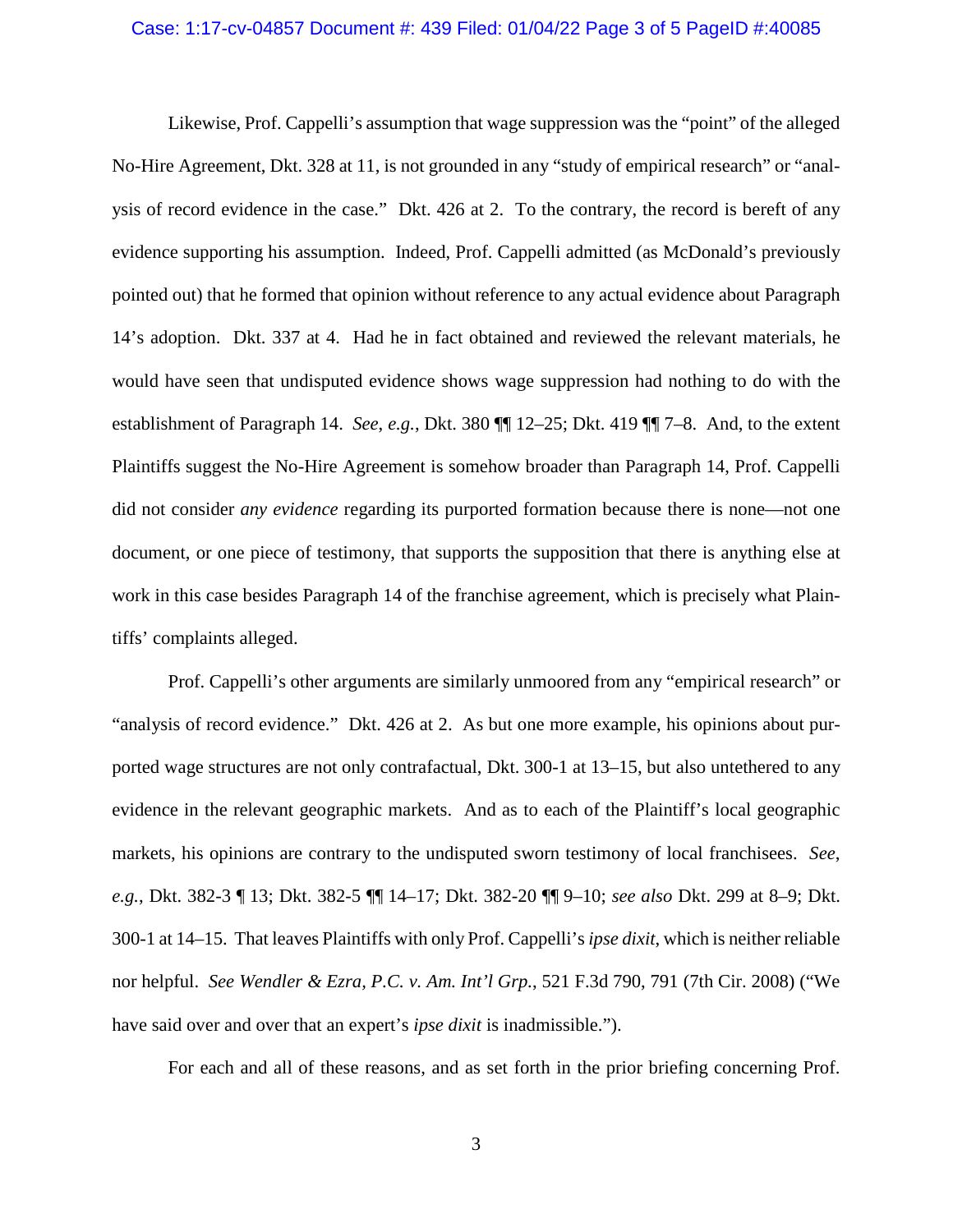#### Case: 1:17-cv-04857 Document #: 439 Filed: 01/04/22 Page 4 of 5 PageID #:40086

Cappelli, incorporated herein, this Court properly exercises its gatekeeping function under *Daubert v. Merrell Dow Pharmaceuticals*, 509 U.S. 579 (1993), by excluding Prof. Cappelli's unreliable and irrelevant testimony.

Dated: January 4, 2022 Respectfully submitted,

# **McDONALD'S USA, LLC and McDONALD'S CORPORATION**

By: */s/ Rachel S. Brass* Rachel S. Brass

### GIBSON DUNN & CRUTCHER LLP

Rachel S. Brass (admitted pro hac vice) Caeli A. Higney (admitted pro hac vice) Julian W. Kleinbrodt (admitted pro hac vice) 555 Mission St., Suite 3000 San Francisco, California 94105 Telephone: (415) 393-8200 Facsimile: (415) 374-8458 Email: RBrass@gibsondunn.com CHigney@gibsondunn.com

Matthew C. Parrott (admitted pro hac vice) 3161 Michelson Dr. Irvine, CA 92612 Telephone: (949) 451-3800 Facsimile: (949) 451-4220 Email: MParrott@gibsondunn.com

### A&G LAW LLC

Robert M. Andalman (Atty. No. 6209454) Rachael Blackburn (Atty. No. 6277142) 542 S. Dearborn St.; 10th Floor Chicago, IL 60605 Tel.: (312) 341-3900 Fax: (312) 341-0700